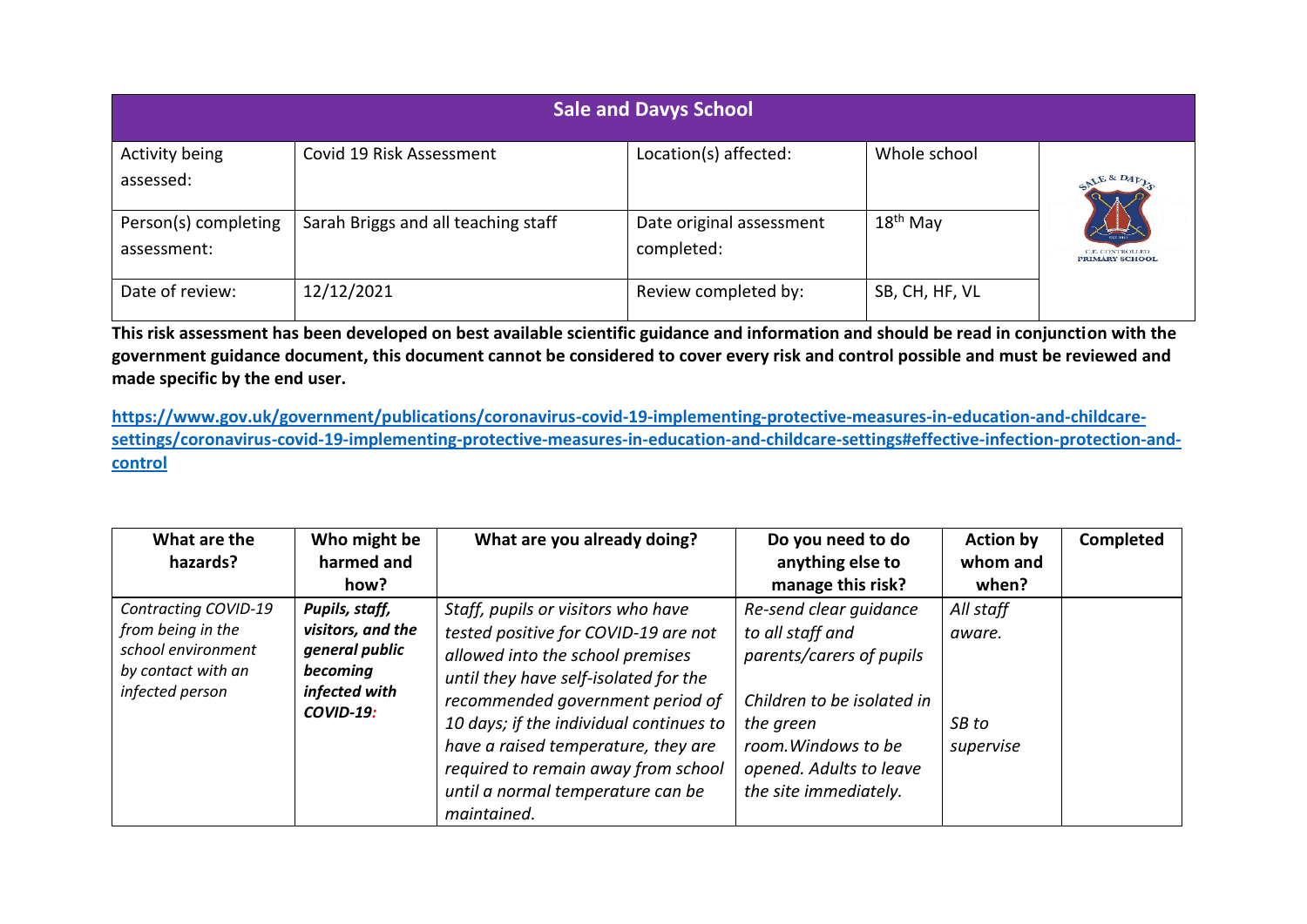| What are the<br>hazards?                                                                                        | Who might be<br>harmed and<br>how?                                                                     | What are you already doing?                                                                                                                                                                                                                                                                                                                                                                                                                                                                                                                                                                                                                                                                                                                         | Do you need to do<br>anything else to<br>manage this risk? | <b>Action by</b><br>whom and<br>when?     | Completed |
|-----------------------------------------------------------------------------------------------------------------|--------------------------------------------------------------------------------------------------------|-----------------------------------------------------------------------------------------------------------------------------------------------------------------------------------------------------------------------------------------------------------------------------------------------------------------------------------------------------------------------------------------------------------------------------------------------------------------------------------------------------------------------------------------------------------------------------------------------------------------------------------------------------------------------------------------------------------------------------------------------------|------------------------------------------------------------|-------------------------------------------|-----------|
|                                                                                                                 |                                                                                                        | Staff pupils or visitors living in the<br>same household as a person who<br>have tested positive for Omicrom<br>COVID-19 are not allowed into the<br>school premises until they have self-<br>isolated for the government period of<br>10 days.<br>Staff, pupils, and visitors exhibiting<br>signs of COVID-19 as detailed (high<br>temperature, loss of taste or smell<br>and a new continuous cough)<br>are requested to stay away from<br>school until well and asymptomatic;<br>any person arriving at school<br>exhibiting symptoms will be required<br>to return home.<br>If an individual has symptoms,<br>undertakes a COVID-19 test and this<br>is negative, on evidence of the<br>negative test they will be able to<br>return to school. |                                                            |                                           |           |
| Congestion or<br>inability to<br>adequately socially<br>distance when<br>accessing or leaving<br>school grounds | Pupils, staff,<br>visitors, and the<br>general public<br>becoming<br>infected with<br><b>COVID-19:</b> | Families requested to only send one<br>adult per family group to drop off<br>and collect pupils to reduce potential<br>overcrowding; only children of<br>primary school age or under to<br>accompany adult if it is not possible                                                                                                                                                                                                                                                                                                                                                                                                                                                                                                                    | $\ast$                                                     | All staff<br>aware, pupils<br>and parents |           |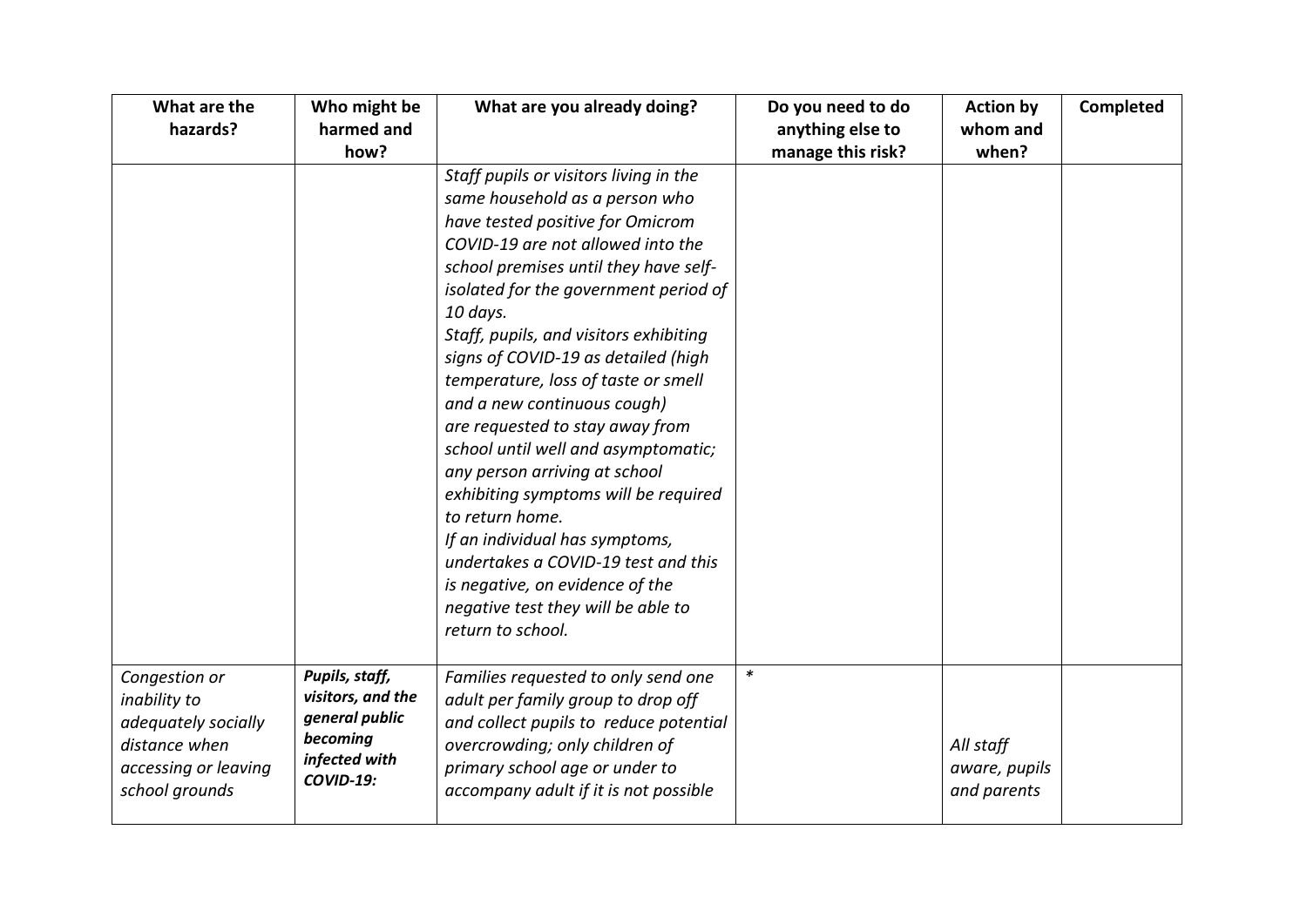| What are the<br>hazards?                                                                                                | Who might be<br>harmed and                                                                             | What are you already doing?                                                                                                                                                                                                                                                        | Do you need to do<br>anything else to                                                                                                                                     | <b>Action by</b><br>whom and                        | Completed |
|-------------------------------------------------------------------------------------------------------------------------|--------------------------------------------------------------------------------------------------------|------------------------------------------------------------------------------------------------------------------------------------------------------------------------------------------------------------------------------------------------------------------------------------|---------------------------------------------------------------------------------------------------------------------------------------------------------------------------|-----------------------------------------------------|-----------|
|                                                                                                                         | how?                                                                                                   |                                                                                                                                                                                                                                                                                    | manage this risk?                                                                                                                                                         | when?                                               |           |
|                                                                                                                         |                                                                                                        | for them to be at home with another<br>responsible person.<br>All staff to enter and exit by the main<br>school entrance. Staff to wash hands<br>upon entering and leaving the<br>building.                                                                                        | Parents to be asked to<br>wear a mask at pick up<br>and drop off. All school<br>staff to wear masks if<br>they are out on the gate<br>at the start and end of<br>the day. | All staff<br>aware                                  |           |
|                                                                                                                         |                                                                                                        |                                                                                                                                                                                                                                                                                    | Parents to be reminded<br>to pick up their children<br>and leave promptly                                                                                                 |                                                     |           |
| Congestion or<br>inability to<br>adequately socially<br>distance when pupils<br>accessing or leaving<br>school building | Pupils, staff,<br>visitors, and the<br>general public<br>becoming<br>infected with<br><b>COVID-19:</b> | Children enter and leave through<br>designated door at appointed times.<br>wherever possible maintaining social<br>distancing.                                                                                                                                                     | Letter to parents to<br>inform procedures.                                                                                                                                | Parents and<br>staff aware.<br>Letter to<br>parents |           |
| Ineffective personal<br>hygiene measures                                                                                | Pupils, staff,<br>visitors, and the<br>general public<br>becoming<br>infected with<br><b>COVID-19:</b> | Robust handwashing promoted.<br>Staff and pupils are requested to<br>wash hands prior to leaving home in<br>the morning.<br>All staff and pupils must wash their<br>hands for a minimum of 20 seconds<br>with liquid soap and warm water on<br>arrival at school, following use of | Handwashing to take<br>place regularly.                                                                                                                                   | All staff and<br>pupils aware                       |           |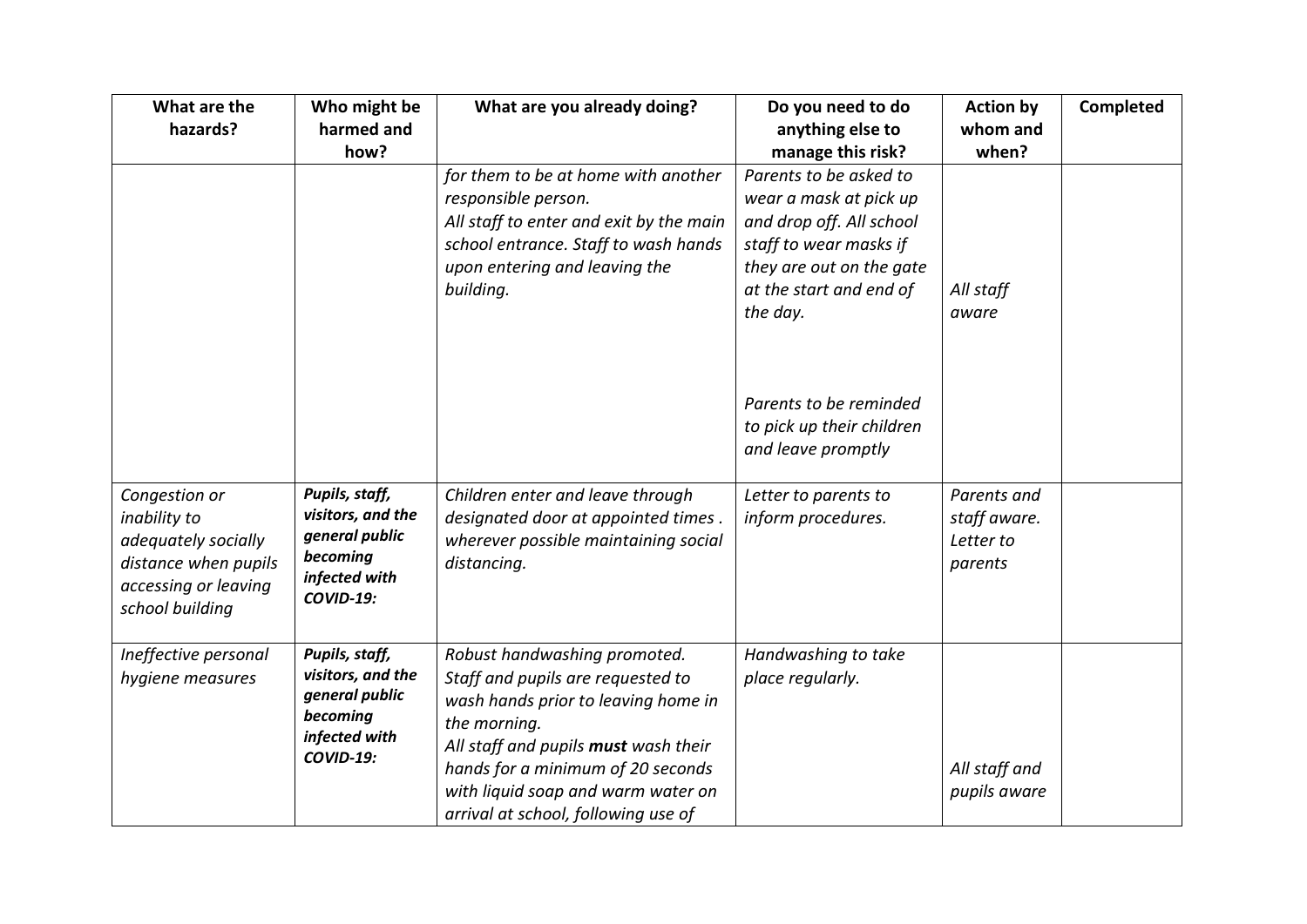| What are the | Who might be       | What are you already doing?                                                     | Do you need to do                     | <b>Action by</b>  | Completed |
|--------------|--------------------|---------------------------------------------------------------------------------|---------------------------------------|-------------------|-----------|
| hazards?     | harmed and<br>how? |                                                                                 | anything else to<br>manage this risk? | whom and<br>when? |           |
|              |                    | toilet facilities, before eating and                                            |                                       |                   |           |
|              |                    | after a bout of coughing/sneezing or                                            |                                       |                   |           |
|              |                    | following outside play.                                                         |                                       |                   |           |
|              |                    | Staff and pupils encouraged to follow                                           |                                       |                   |           |
|              |                    | the Catch it, Kill it, Bin it protocol -                                        |                                       |                   |           |
|              |                    | disposable tissues or toilet tissue is                                          | Educate the children.                 |                   |           |
|              |                    | available in classrooms and staff                                               |                                       |                   |           |
|              |                    | areas and to be immediately placed                                              |                                       |                   |           |
|              |                    | in a bin or flushed down a toilet                                               | Lidded bins to be used.               |                   |           |
|              |                    | following use - used tissues must not                                           | Staff and pupils to wash              |                   |           |
|              |                    | be left on desks or other surfaces.                                             | hands after touching bin              |                   |           |
|              |                    | Posters are displayed by sinks to                                               | lid.                                  |                   |           |
|              |                    | show how to effectively wash hands.                                             |                                       |                   |           |
|              |                    | Catch it, Kill it, Bin it posters                                               |                                       |                   |           |
|              |                    | displayed around the school.                                                    |                                       |                   |           |
|              |                    | Hand sanitiser available for staff who<br>are unable to leave classrooms whilst |                                       |                   |           |
|              |                    | supervising pupils.                                                             | <b>Ensure sufficient</b>              |                   |           |
|              |                    | Hand sanitiser is available but should                                          | disposable tissues are                |                   |           |
|              |                    | only be used whereby handwashing                                                | available in school.                  |                   |           |
|              |                    | is not accessible rather than a                                                 |                                       |                   |           |
|              |                    | general alternative to handwashing.                                             |                                       |                   |           |
|              |                    |                                                                                 |                                       |                   |           |
|              |                    |                                                                                 | Display handwashing                   |                   |           |
|              |                    |                                                                                 | posters by all sinks                  |                   |           |
|              |                    |                                                                                 |                                       |                   |           |
|              |                    |                                                                                 | Display Catch it Kill it Bin          |                   |           |
|              |                    |                                                                                 | it Posters around school              |                   |           |
|              |                    |                                                                                 |                                       |                   |           |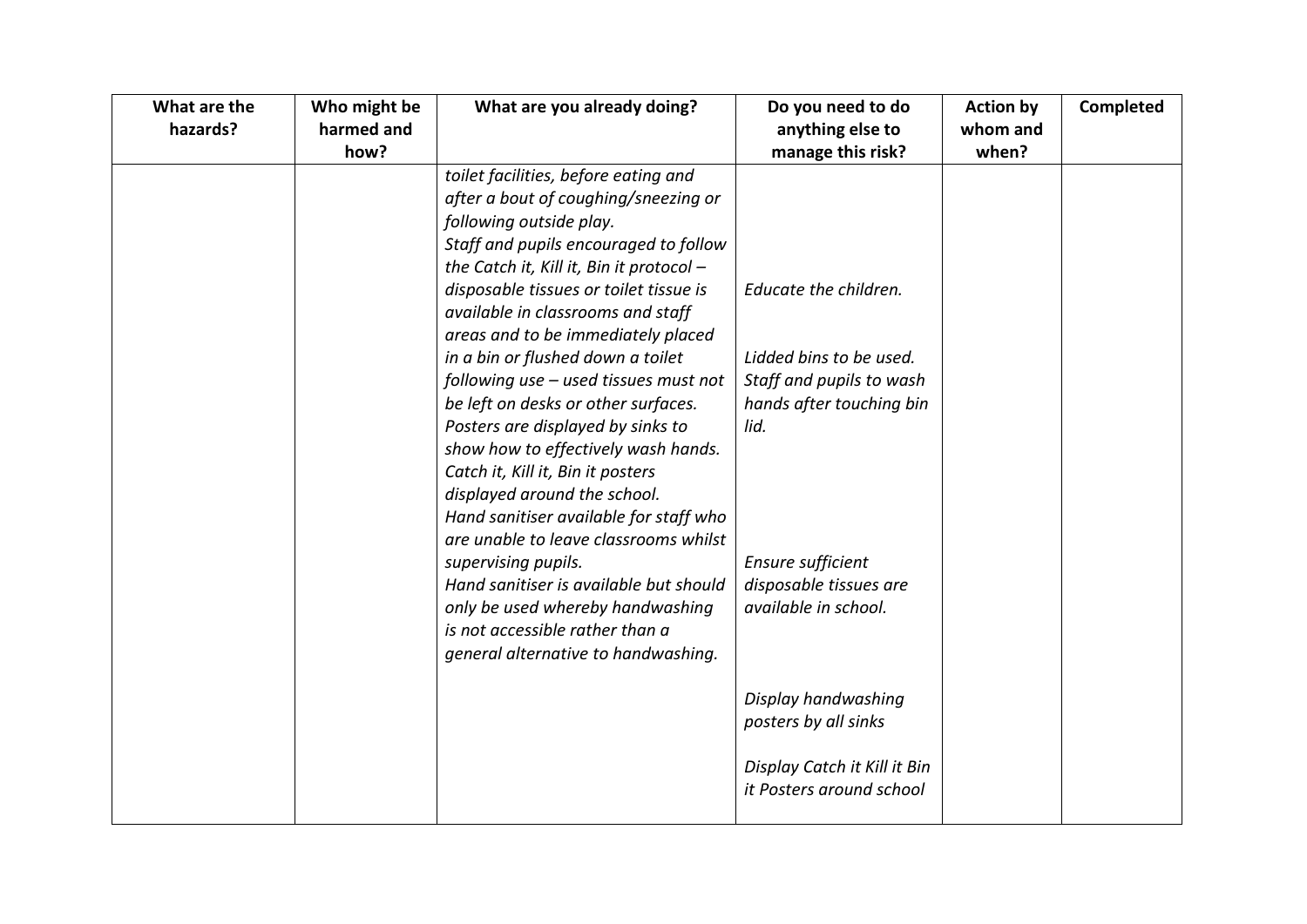| What are the                                                          | Who might be<br>harmed and                                                                             | What are you already doing?                                                                                                                                                                                                                                                                                                                                                                                                                                                                                                                                                                                                                                                                                                                  | Do you need to do                                                                                                                                                                                                                                                                                                                                                                | <b>Action by</b><br>whom and | Completed |
|-----------------------------------------------------------------------|--------------------------------------------------------------------------------------------------------|----------------------------------------------------------------------------------------------------------------------------------------------------------------------------------------------------------------------------------------------------------------------------------------------------------------------------------------------------------------------------------------------------------------------------------------------------------------------------------------------------------------------------------------------------------------------------------------------------------------------------------------------------------------------------------------------------------------------------------------------|----------------------------------------------------------------------------------------------------------------------------------------------------------------------------------------------------------------------------------------------------------------------------------------------------------------------------------------------------------------------------------|------------------------------|-----------|
| hazards?                                                              | how?                                                                                                   |                                                                                                                                                                                                                                                                                                                                                                                                                                                                                                                                                                                                                                                                                                                                              | anything else to<br>manage this risk?                                                                                                                                                                                                                                                                                                                                            | when?                        |           |
|                                                                       |                                                                                                        | Staff to only use the designated staff<br>toilet near the Headteacher's office.<br>All staff to clean the toilet after use.                                                                                                                                                                                                                                                                                                                                                                                                                                                                                                                                                                                                                  | Sanitiser available in<br>staff toilet for cleaning<br>after individual use.<br>Ensure sufficient hand<br>sanitiser is available.                                                                                                                                                                                                                                                |                              |           |
| Possible<br>contamination in<br>atrium, reception<br>areas and office | Pupils, staff,<br>visitors, and the<br>general public<br>becoming<br>infected with<br><b>COVID-19:</b> | Parents are not currently allowed to<br>enter the school building unless<br>invited.<br>Parents/carers advised to contact<br>school by phone if they need to speak<br>to a teacher or member of SLT and<br>meetings will be arranged and<br>accommodated either outside or in a<br>planned manner within the building.<br>Staff to pass through reception one<br>at a time.<br>Due to office size, layout and limited<br>space, non-office-based staff are not<br>to enter the office area, requests to<br>be made from the doorway.<br>Office staff to work at their<br>designated desks to avoid shared<br>equipment and to be responsible for<br>regular cleaning of IT and phone<br>equipment using antibacterial<br>cleaning materials. | Deliveries can only be<br>brought in if adult is<br>wearing a mask.<br>All office staff must wear<br>a mask when dealing<br>with delivery drivers and<br>parents who need to<br>communicate using the<br>hatch.<br>All lunchtime staff to<br>wear a mask when<br>working in close<br>proximity distributing<br>lunches.<br>All staff to wear face<br>masks in communal<br>areas. | All office<br>staff aware    |           |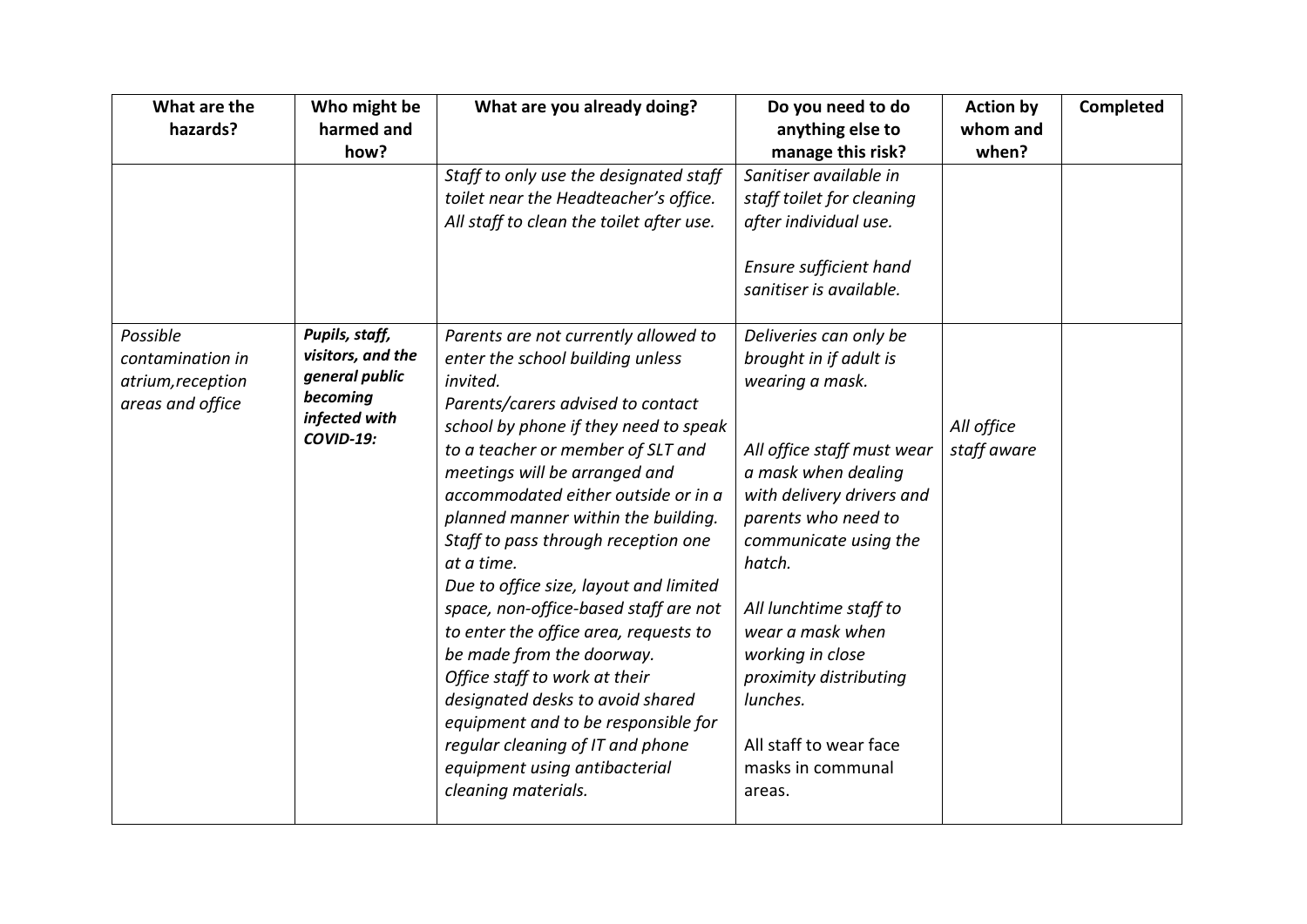| What are the         | Who might be      | What are you already doing?           | Do you need to do          | <b>Action by</b> | Completed |
|----------------------|-------------------|---------------------------------------|----------------------------|------------------|-----------|
| hazards?             | harmed and        |                                       | anything else to           | whom and         |           |
|                      | how?              |                                       | manage this risk?          | when?            |           |
|                      |                   |                                       |                            | Telephone        |           |
|                      |                   |                                       | If staff currently share   | sanitiser        |           |
|                      |                   |                                       | desks, a cleaning regime   | provided in      |           |
|                      |                   |                                       | must be introduced to      | office, apply    |           |
|                      |                   |                                       | disinfect desks and        | on cloth not     |           |
|                      |                   |                                       | telephone between          | directly to      |           |
|                      |                   |                                       | "shifts"                   | equipment.       |           |
|                      |                   |                                       |                            |                  |           |
|                      |                   |                                       | Children not to go to the  |                  |           |
|                      |                   |                                       | office at any time. Office |                  |           |
|                      |                   |                                       | door to be kept closed.    |                  |           |
|                      |                   |                                       | Doors between offices to   |                  |           |
|                      |                   |                                       | be closed.                 |                  |           |
| Possible             | Pupils, staff,    | Classrooms with external door direct  | Children allocated to      | All staff and    |           |
| contamination within | visitors, and the | to the outside to be used where ever  | rooms                      | pupils to be     |           |
| classroom/teaching   | general public    | possible.                             |                            | made aware.      |           |
| and learning spaces  | becoming          | All classrooms and learning spaces to |                            |                  |           |
|                      | infected with     | be utalised to enable adequate social | limited equipment to be    |                  |           |
|                      | <b>COVID-19:</b>  | distancing. Outdoor learning to be    | brought in from home.      |                  |           |
|                      |                   | undertaken wherever possible.         |                            |                  |           |
|                      |                   | Desks and chairs positioned as        |                            |                  |           |
|                      |                   | socially distanced as possible.       | Face shields to be worn    |                  |           |
|                      |                   | Use of communal equipment will be     | by staff in the classroom  |                  |           |
|                      |                   | avoided where possible, any shared    |                            | All staff and    |           |
|                      |                   | equipment and toys being used will    |                            | cleaners         |           |
|                      |                   | be cleanable and disinfected prior    |                            |                  |           |
|                      |                   | and after use.                        |                            |                  |           |
|                      |                   | Weather permitting windows to be      | Teachers and TAs will be   |                  |           |
|                      |                   | opened to provide fresh air to be     | responsible for the        |                  |           |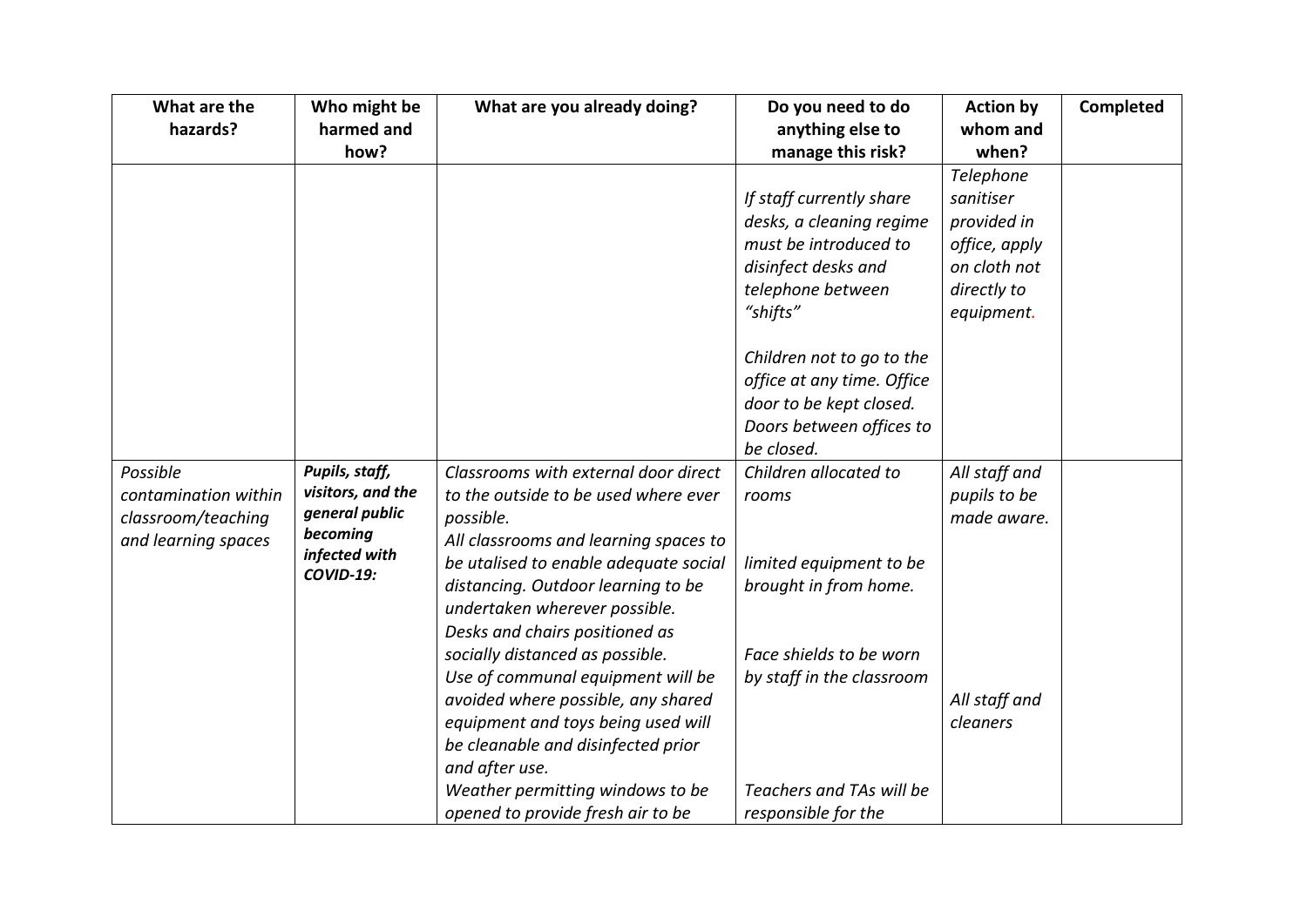| What are the          | Who might be      | What are you already doing?              | Do you need to do          | <b>Action by</b> | Completed |
|-----------------------|-------------------|------------------------------------------|----------------------------|------------------|-----------|
| hazards?              | harmed and        |                                          | anything else to           | whom and         |           |
|                       | how?              |                                          | manage this risk?          | when?            |           |
|                       |                   | circulated within classroom and          | cleaning of equipment      |                  |           |
|                       |                   | learning areas.                          | and resources used.        |                  |           |
|                       |                   | Light switches, windows, and blinds      | Cleaning products          |                  |           |
|                       |                   | only to be operated by lead              | provided by cleaning       |                  |           |
|                       |                   | teacher/staff member in the              | company. Products kept     |                  |           |
|                       |                   | classroom.                               | in cupboard in             |                  |           |
|                       |                   | Interventions in the library area        | classroom.                 |                  |           |
|                       |                   | should only take place with small        |                            |                  |           |
|                       |                   | groups of children. Intervention         |                            |                  |           |
|                       |                   | sessions should be kept to a             | Office door to be kept     |                  |           |
|                       |                   | maximum of 15 minutes                    | closed. Cleaning of        |                  |           |
|                       |                   |                                          | tables and chairs after    |                  |           |
|                       |                   |                                          | each session               |                  |           |
|                       |                   |                                          |                            |                  |           |
|                       |                   |                                          |                            |                  |           |
|                       |                   |                                          |                            |                  |           |
|                       |                   |                                          |                            |                  |           |
|                       |                   |                                          |                            |                  |           |
|                       |                   |                                          |                            |                  |           |
|                       |                   |                                          | Doors in corridors to be   |                  |           |
|                       |                   |                                          | left open. Toilet doors to |                  |           |
|                       |                   |                                          | be propped open for        |                  |           |
|                       |                   |                                          | younger children.          |                  |           |
|                       |                   |                                          |                            |                  |           |
| Possible              | Pupils, staff,    |                                          |                            |                  |           |
| contamination from    | visitors, and the |                                          |                            | All staff,       |           |
| use of toilet/welfare | general public    | Staff and pupils must wash hands         |                            | pupils and       |           |
|                       | becoming          | thoroughly after using toilet facilities |                            | parents          |           |
| facilities            |                   |                                          |                            | aware.           |           |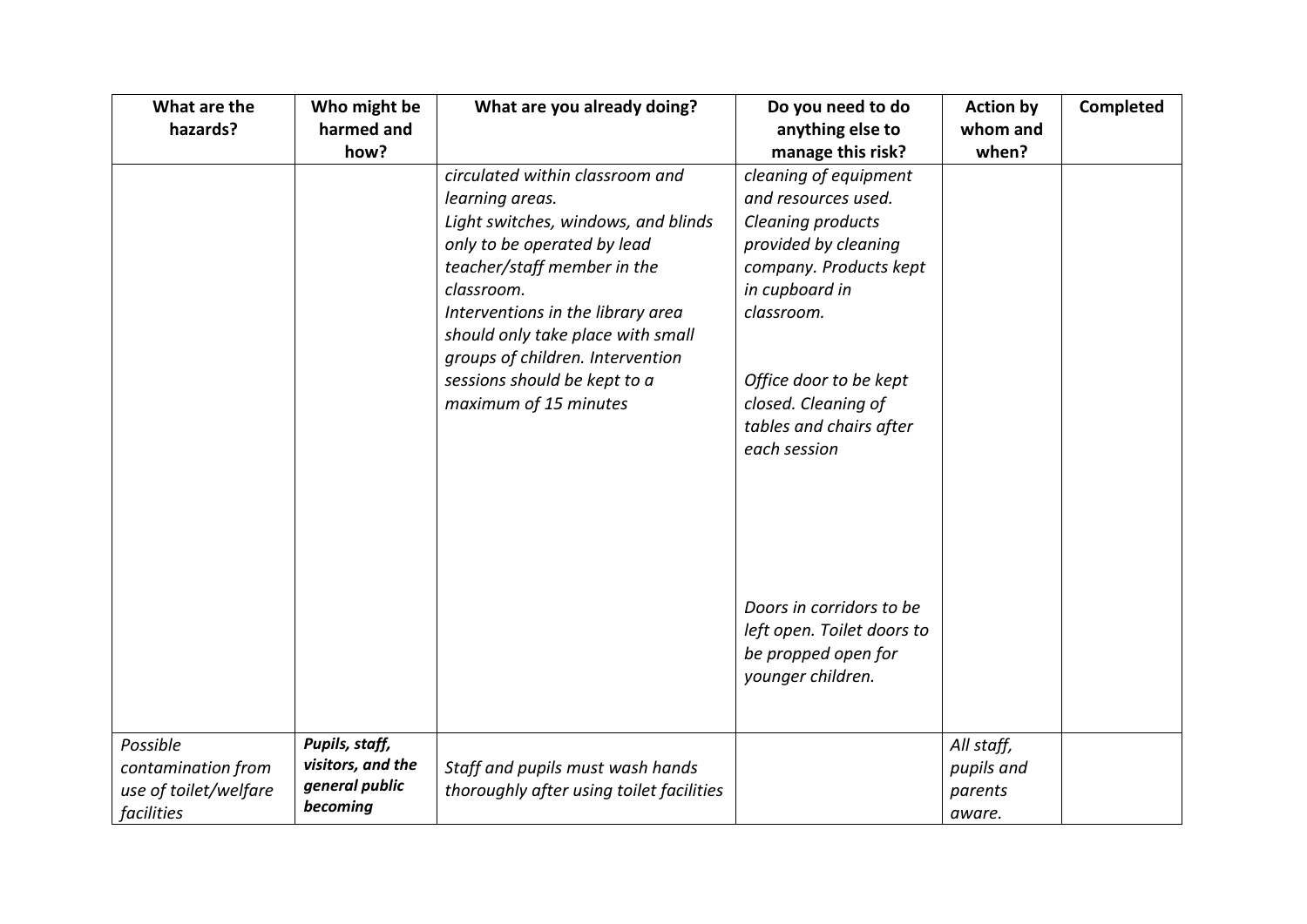| What are the                                                                                                                                                              | Who might be                                                                                    | What are you already doing?                                                                                                                                                                                                                                                                                    | Do you need to do                                                                                                                                                                                                                                                                                                                              | <b>Action by</b>            | <b>Completed</b> |
|---------------------------------------------------------------------------------------------------------------------------------------------------------------------------|-------------------------------------------------------------------------------------------------|----------------------------------------------------------------------------------------------------------------------------------------------------------------------------------------------------------------------------------------------------------------------------------------------------------------|------------------------------------------------------------------------------------------------------------------------------------------------------------------------------------------------------------------------------------------------------------------------------------------------------------------------------------------------|-----------------------------|------------------|
| hazards?                                                                                                                                                                  | harmed and                                                                                      |                                                                                                                                                                                                                                                                                                                | anything else to                                                                                                                                                                                                                                                                                                                               | whom and                    |                  |
|                                                                                                                                                                           | how?                                                                                            |                                                                                                                                                                                                                                                                                                                | manage this risk?                                                                                                                                                                                                                                                                                                                              | when?                       |                  |
|                                                                                                                                                                           | infected with<br><b>COVID-19:</b>                                                               | Sufficient liquid soap will be available<br>at all times in all toilets, this will be<br>checked daily by cleaners and will be<br>topped up in between if required.<br>Only liquid soap is permitted in<br>school.<br>Hand drying will be disposable<br>towels only.<br>Bins in toilets will be emptied daily. | Ensure that there are<br>sufficient stocks of soap<br>available                                                                                                                                                                                                                                                                                |                             |                  |
| Possible<br>contamination from<br>inadequate social<br>distancing or cross<br>contamination of<br>equipment at Break<br>times or during<br>outdoor learning<br>activities | Pupils, staff,<br>visitors, and the<br>general public<br>becoming<br>infected with<br>COVID-19: | Fixed external play equipment to be<br>allocated to specific year groups,<br>Only hard equipment that can be<br>sanitised prior and after use to be<br>available to pupils.<br>If pupils are eating, hands to be<br>washed.<br>After outdoor activities - staff and<br>pupils to wash hands.                   | playgrounds, fields etc.<br>designate/zones/times<br>and supervision ratios in<br>place.<br>Trim trail to be used on a<br>weekly rota basis for<br>Junior classes.<br>Dart and Merlin to act as<br>one bubble and to have<br>the same break time and<br>lunch time. These<br>children can all access<br>the trim trail and<br>playground toys. | All staff,<br>pupils aware. |                  |
| Possible<br>contamination from<br>inadequate social                                                                                                                       | Pupils, staff,<br>visitors, and the<br>general public                                           | All children to eat at staggered times<br>in the hall. Children to only sit at<br>tables with children in their bubble.                                                                                                                                                                                        | Staff to have a time slot<br>for lunch in order to use<br>staffroom facilities. Staff                                                                                                                                                                                                                                                          |                             |                  |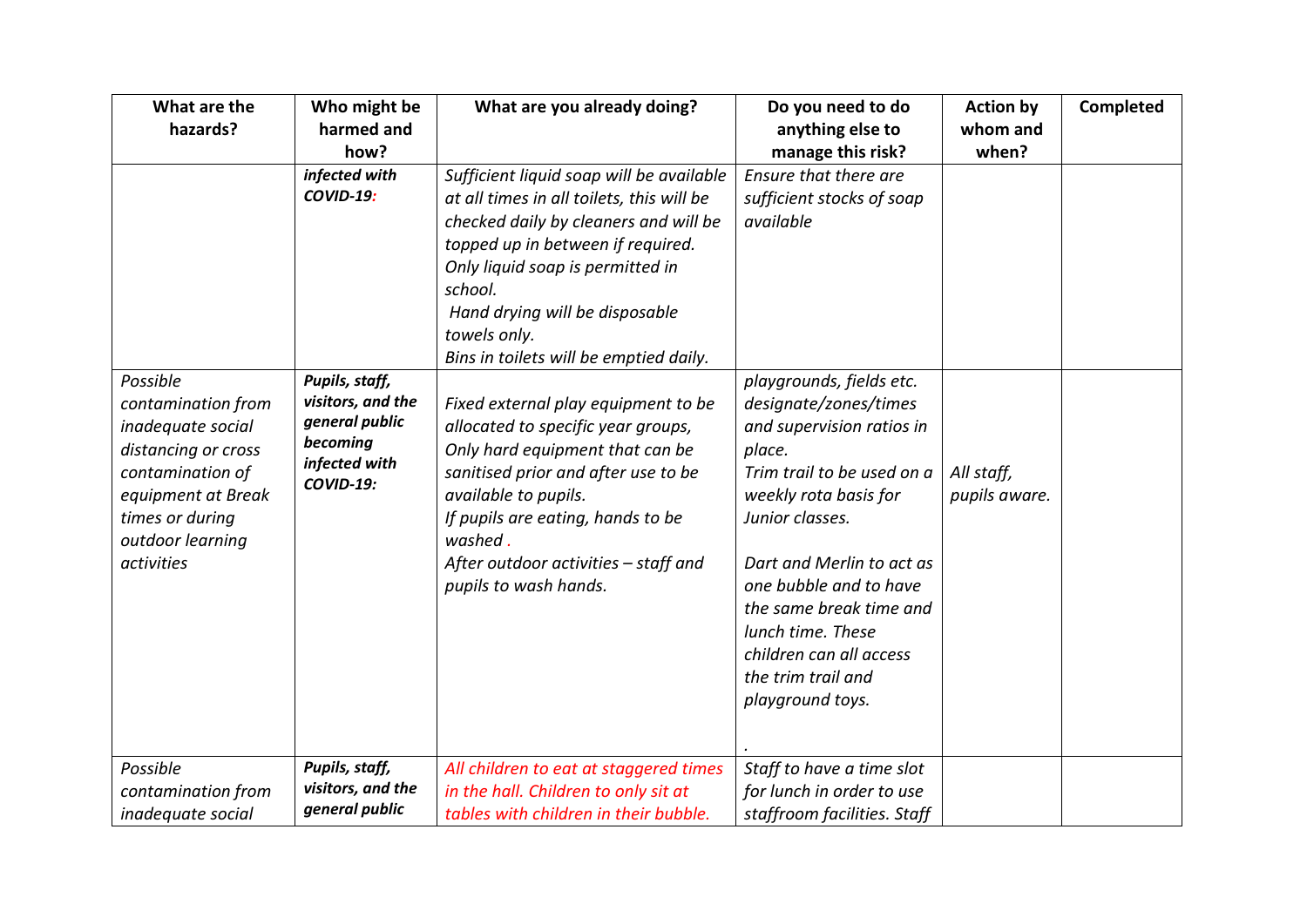| What are the<br>hazards?                                                                                        | Who might be<br>harmed and<br>how?                                                                     | What are you already doing?                                                                                                                                                                                                                                                                                                                                                                                                             | Do you need to do<br>anything else to<br>manage this risk?                                                                        | <b>Action by</b><br>whom and<br>when? | <b>Completed</b> |
|-----------------------------------------------------------------------------------------------------------------|--------------------------------------------------------------------------------------------------------|-----------------------------------------------------------------------------------------------------------------------------------------------------------------------------------------------------------------------------------------------------------------------------------------------------------------------------------------------------------------------------------------------------------------------------------------|-----------------------------------------------------------------------------------------------------------------------------------|---------------------------------------|------------------|
| distancing or cross<br>contamination of<br>equipment                                                            | becoming<br>infected with<br><b>COVID-19:</b>                                                          | Areas used for eating to be set up to<br>maintain social distancing eating<br>Pupils eat in own space.<br>If the same tables are being used by<br>different pupils over lunchtime these<br>will be cleaned with anti-bacterial<br>hard surface cleaner in between<br>sittings.<br>Only hard equipment that can be<br>sanitised prior and after use to be<br>available to pupils<br>Supervised hand washing of pupils<br>prior to lunch. | to only use in their<br>allotted time.                                                                                            | All staff and<br>pupils aware.        |                  |
| Possible<br>contamination from<br>inadequate social<br>distancing in other<br>communal gatherings<br>- assembly | Pupils, staff,<br>visitors, and the<br>general public<br>becoming<br>infected with<br><b>COVID-19:</b> | At communal gatherings face masks<br>to be worn. Parents only to enter<br>building with a face mask. If<br>attending a performance lateral flow<br>test to be taken.                                                                                                                                                                                                                                                                    |                                                                                                                                   | All staff and<br>pupils aware.        |                  |
| Insufficient access to<br>first aid                                                                             | Pupils, staff,<br>visitors, and the<br>general public<br>may sustain<br>greater injury<br>through      | Sufficient first aid provisions are in<br>every teaching space.                                                                                                                                                                                                                                                                                                                                                                         | Paediatric first aiders<br>always on site.Paediatric<br>first aider in reception<br>bubble. 6 paediatric first<br>aiders on site. | Staff aware                           |                  |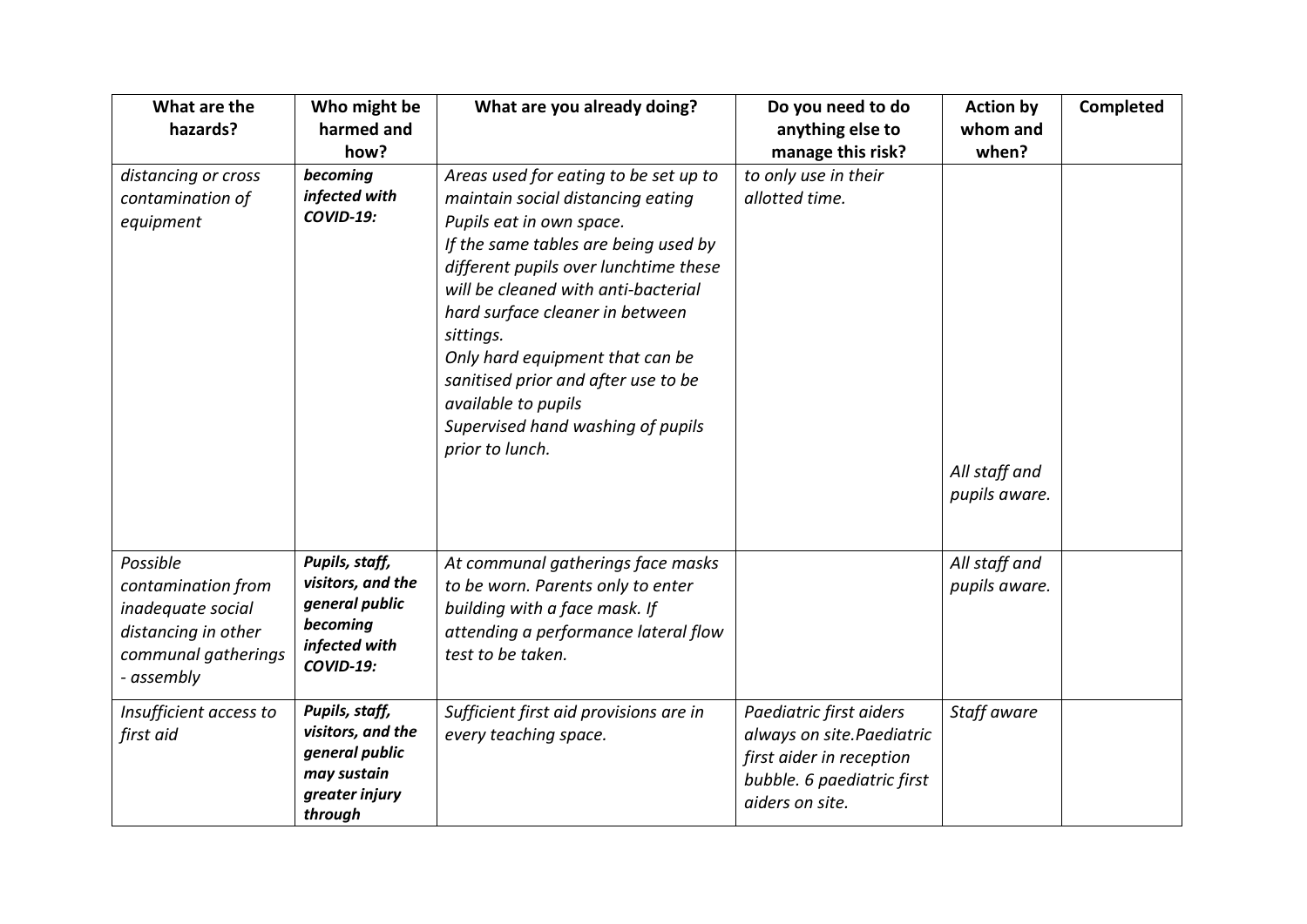| What are the<br>hazards?                                                                       | Who might be<br>harmed and<br>how?                                                              | What are you already doing?                                                                                                                                                                                                                                                                                                                                                                                                                                                                                              | Do you need to do<br>anything else to<br>manage this risk?                                                                                        | <b>Action by</b><br>whom and<br>when?     | Completed |
|------------------------------------------------------------------------------------------------|-------------------------------------------------------------------------------------------------|--------------------------------------------------------------------------------------------------------------------------------------------------------------------------------------------------------------------------------------------------------------------------------------------------------------------------------------------------------------------------------------------------------------------------------------------------------------------------------------------------------------------------|---------------------------------------------------------------------------------------------------------------------------------------------------|-------------------------------------------|-----------|
|                                                                                                | inadequate<br>support and<br>treatment                                                          |                                                                                                                                                                                                                                                                                                                                                                                                                                                                                                                          |                                                                                                                                                   |                                           |           |
| Possible<br>contamination by<br>close contact when<br>providing first aid or<br>care to pupils | Pupils, staff,<br>visitors, and the<br>general public<br>becoming<br>infected with<br>COVID-19: | Disposable gloves are universally<br>recommended to be worn when<br>providing first aid and this should be<br>adhered to.<br>Where it is considered necessary due<br>to the close proximity of care<br>required, disposable fluid resistant<br>surgical face masks and disposable<br>aprons are available and should be<br>worn by staff delivering first aid or<br>providing care.                                                                                                                                      | All equipment available<br>to staff.PPE equipment<br>given to staff.<br><b>Following Government</b><br>quidelineschildren will<br>not wear masks. |                                           |           |
| Possible<br>contamination from a<br>symptomatic person<br>on site                              | Pupils, staff,<br>visitors, and the<br>general public<br>becoming<br>infected with<br>COVID-19: | Symptomatic person should not be<br>on site - see first section.<br>Should a staff member arrive at<br>school or become symptomatic<br>whilst at school they will be required<br>to leave site immediately, if they<br>need collecting, they will sit in a<br>dedicated room, isolated.<br>Should a pupil become symptomatic<br>whilst at school they will be isolated<br>in a room supervised by a staff<br>member who will be required to<br>wear a fluid resistant surgical face<br>mask, disposable gloves and apron |                                                                                                                                                   | All staff,<br>parents and<br>pupils aware |           |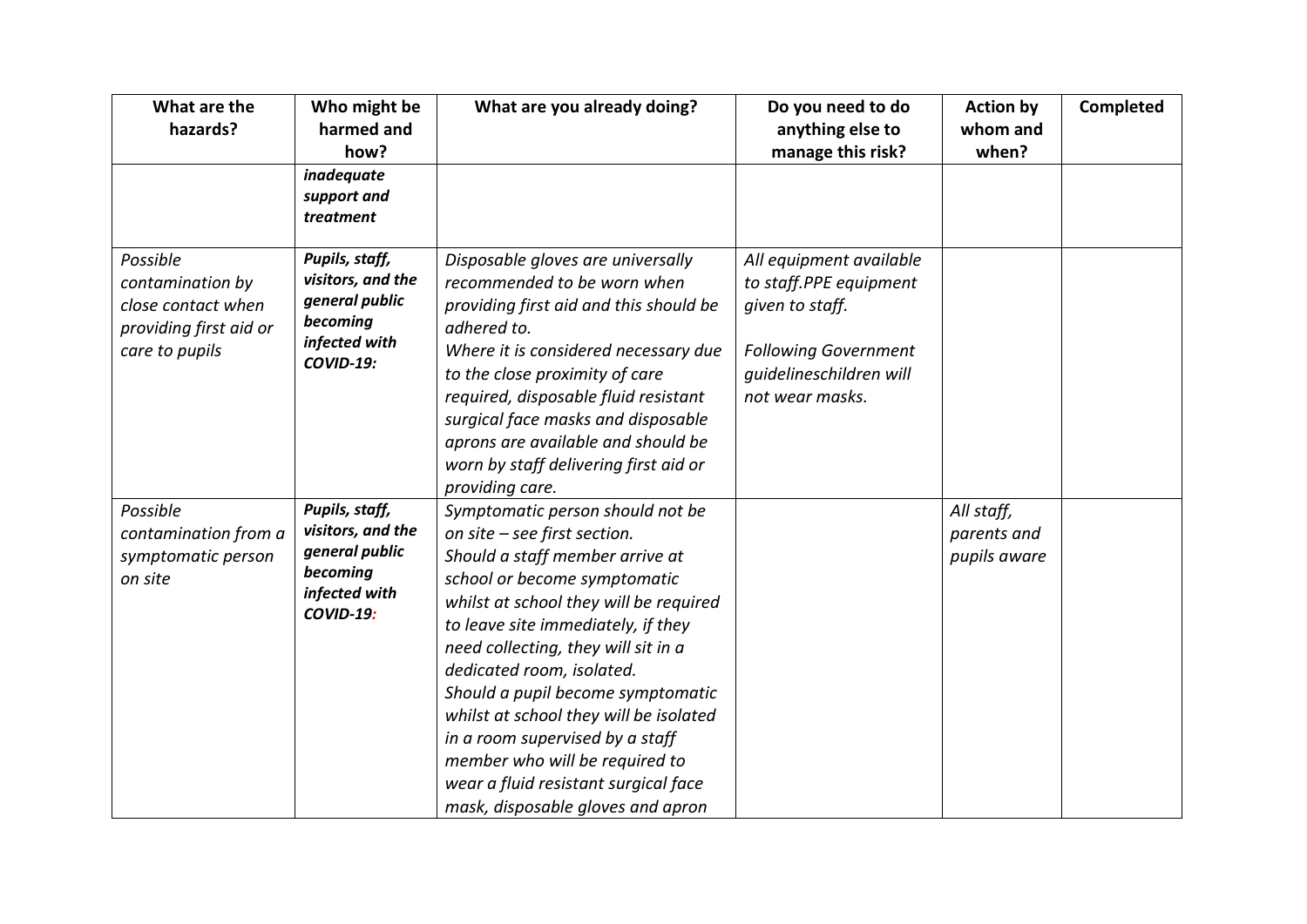| What are the           | Who might be      | What are you already doing?          | Do you need to do      | <b>Action by</b> | Completed |
|------------------------|-------------------|--------------------------------------|------------------------|------------------|-----------|
| hazards?               | harmed and        |                                      | anything else to       | whom and         |           |
|                        | how?              |                                      | manage this risk?      | when?            |           |
|                        |                   | for the duration of the supervision, |                        |                  |           |
|                        |                   | parent/carer will be contacted and   |                        |                  |           |
|                        |                   | required to collect pupil asap.      |                        |                  |           |
|                        |                   | Staff member supervising will then   |                        |                  |           |
|                        |                   | remove all PPE and dispose on into a |                        |                  |           |
|                        |                   | plastic bag for immediate disposal   |                        |                  |           |
|                        |                   | outside and will wash hands          |                        |                  |           |
|                        |                   | thoroughly - staff member will be    |                        |                  |           |
|                        |                   | given the option to go home and      |                        |                  |           |
|                        |                   | thoroughly shower/change clothes.    |                        |                  |           |
|                        |                   | Government quidance will then be     |                        |                  |           |
|                        |                   | followed                             |                        |                  |           |
| Insufficient or        | Pupils, staff,    | Disposable gloves and aprons and     | Ensure that the school |                  |           |
| inappropriate PPE      | visitors, and the | masks, and aprons available for use  | continues to be fully  | All staff        |           |
| available or misuse of | general public    | as identified required.              | equipped with PPE      | aware.           |           |
| PPE                    | becoming          | Where PPE is identified as required  |                        |                  |           |
|                        | infected with     | for a task it must be worn, for      |                        |                  |           |
|                        | <b>COVID-19:</b>  | general teaching and pupil           |                        |                  |           |
|                        |                   | supervision in line with government  |                        |                  |           |
|                        |                   | guidance PPE is not recommended.     |                        |                  |           |
|                        |                   | Staff will be shown how to put on a  |                        |                  |           |
|                        |                   | face mask.                           |                        |                  |           |
|                        |                   | Staff will be shown how to safely    |                        |                  |           |
|                        |                   | remove apron and gloves.             |                        |                  |           |
| Inadequate             | Pupils, staff,    | The movement of staff and pupils     |                        | All pupils,      |           |
| management of          | visitors, and the | around the school to be planned and  |                        | staff aware.     |           |
| circulation areas      | general public    | managed when moving to different     |                        |                  |           |
|                        | becoming          | areas for break times, lunch times   |                        |                  |           |
|                        |                   | and when accessing other areas with  |                        |                  |           |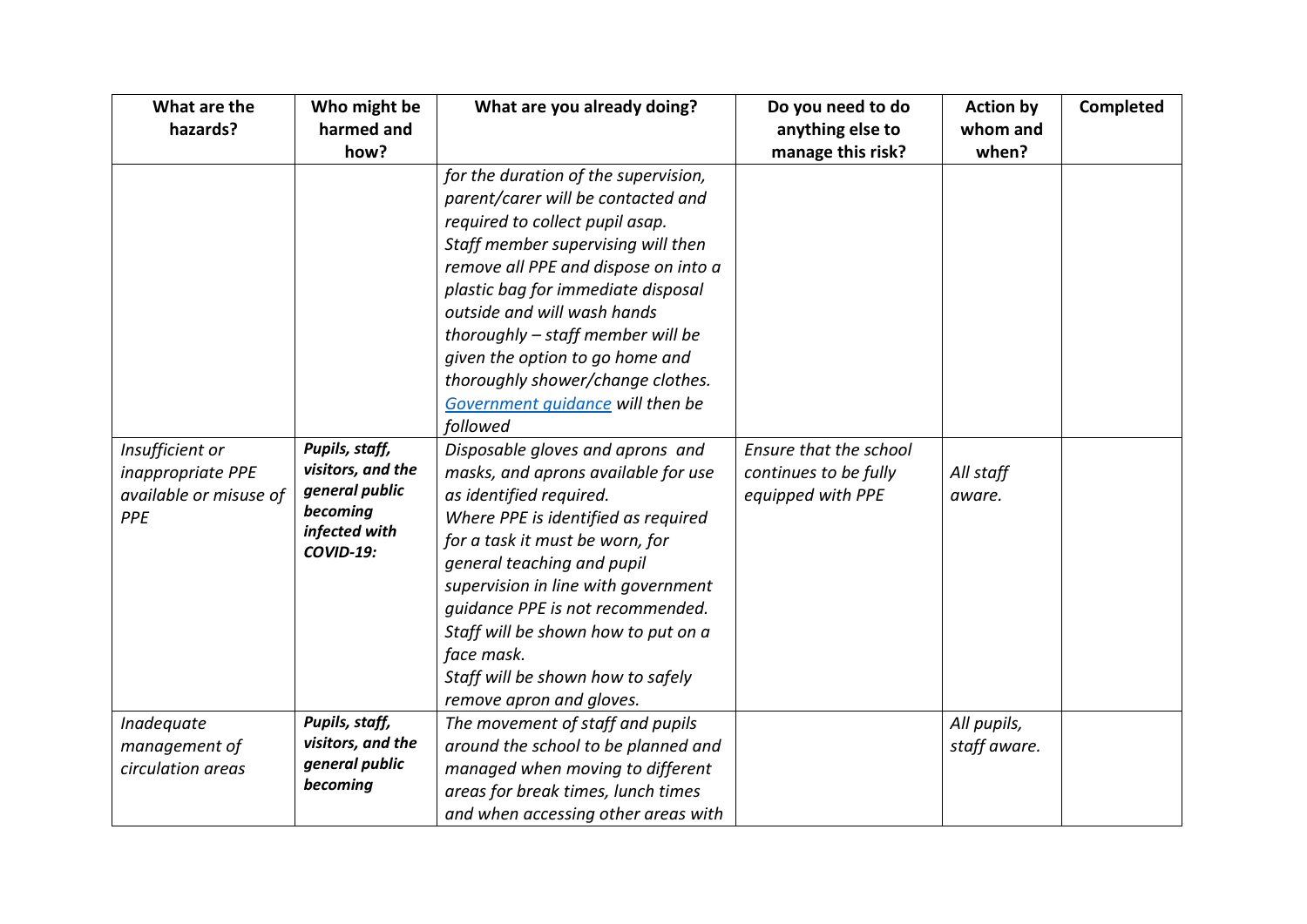| What are the         | Who might be                          | What are you already doing?            | Do you need to do         | <b>Action by</b> | <b>Completed</b> |
|----------------------|---------------------------------------|----------------------------------------|---------------------------|------------------|------------------|
| hazards?             | harmed and                            |                                        | anything else to          | whom and         |                  |
|                      | how?                                  |                                        | manage this risk?         | when?            |                  |
|                      | infected with                         | unnecessary movement around the        |                           |                  |                  |
|                      | COVID-19                              | school restricted.                     |                           |                  |                  |
|                      |                                       | Whilst it is acknowledged that fire    |                           |                  |                  |
|                      |                                       | doors play an integral role in school  |                           |                  |                  |
|                      |                                       | safety, it is currently assessed that  |                           |                  |                  |
|                      |                                       | key corridor doors will be held open   |                           |                  |                  |
|                      |                                       | to avoid handle contamination.         |                           |                  |                  |
|                      |                                       | Fire doors to be closed when pupils    |                           |                  |                  |
|                      |                                       | leave site.                            |                           |                  |                  |
| Possible             | Pupils, staff,                        | Social distancing measures of 2        |                           | All staff        |                  |
| contamination from   | visitors, and the                     | metres should be observed wherever     |                           | aware            |                  |
| inadequate social    | general public                        | possible by adults.                    |                           |                  |                  |
| distancing/equipment | becoming<br>infected with<br>COVID-19 | Staff wherever possible to limit       |                           |                  |                  |
| contamination in     |                                       | movement around the school.            |                           |                  |                  |
| staff areas i.e.     |                                       | Staff to wash hands prior to entering  | Staff to avoid spending   |                  |                  |
| staffroom, staff     |                                       | staff room before preparing food or    | 15 minutes or more in     |                  |                  |
| offices, PPA rooms   |                                       | making drinks.                         | less than 2 metres        |                  |                  |
| etc.                 |                                       | Hand soap to be available in staff     | distance away from each   |                  |                  |
|                      |                                       | room and used before touching any      | other.                    |                  |                  |
|                      |                                       | communal equipment such as kettle,     |                           |                  |                  |
|                      |                                       | fridge cupboards dishwasher.           | Staff to consider using   |                  |                  |
|                      |                                       | Where shared computers are used        | their classroom for lunch |                  |                  |
|                      |                                       | for PPA, desk, computer, keyboard,     | and to try to mix with    |                  |                  |
|                      |                                       | and mouse to be cleaned using          | only staff in their class |                  |                  |
|                      |                                       | antibacterial cleaning materials prior | bubble                    |                  |                  |
|                      |                                       | to use.                                |                           |                  |                  |
|                      |                                       | Windows to be opened to enable         | Office staff to clean     |                  |                  |
|                      |                                       | circulation of fresh air when          | photocopier at            |                  |                  |
|                      |                                       | occupied, windows to be                |                           |                  |                  |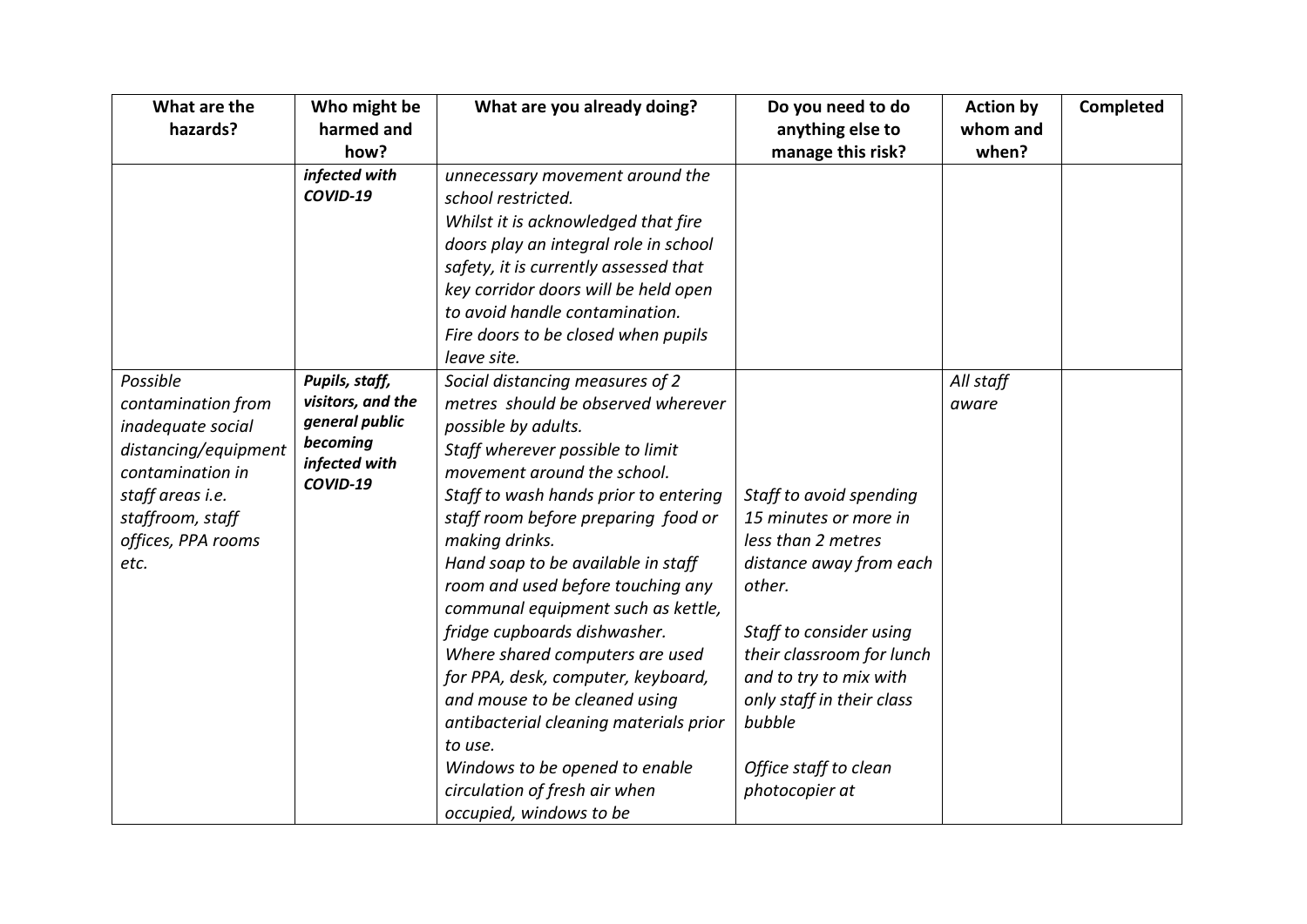| What are the         | Who might be              | What are you already doing?            | Do you need to do   | <b>Action by</b> | <b>Completed</b> |
|----------------------|---------------------------|----------------------------------------|---------------------|------------------|------------------|
| hazards?             | harmed and                |                                        | anything else to    | whom and         |                  |
|                      | how?                      |                                        | manage this risk?   | when?            |                  |
|                      |                           | opened/closed using disposable         | lunchtime and after |                  |                  |
|                      |                           | tissue.                                | school.             |                  |                  |
|                      |                           | Hands to be washed before using the    |                     |                  |                  |
|                      |                           | photocopier.                           |                     |                  |                  |
| Insufficient or      | Pupils, staff,            | Cleaners should continue to wear       |                     |                  |                  |
| ineffective cleaning | visitors, and the         | clothing and PPE as determined by      | Communication with  |                  |                  |
|                      | general public            | their existing risk assessments.       | cleaners.           |                  |                  |
|                      | becoming                  | Standard cleaning regimes have         |                     |                  |                  |
|                      | infected with<br>COVID-19 | been adapted and updated to ensure     |                     |                  |                  |
|                      |                           | all areas being used are cleaned daily |                     |                  |                  |
|                      |                           | with all hard surfaces disinfected     |                     |                  |                  |
|                      |                           | with suitable antibacterial cleaning   |                     |                  |                  |
|                      |                           | products (where appropriate,           |                     |                  |                  |
|                      |                           | disposable cloths/tissue to be used    |                     |                  |                  |
|                      |                           | for hard surfaces such as desks,       |                     |                  |                  |
|                      |                           | bookcases etc)                         |                     |                  |                  |
|                      |                           | in addition to standard cleaning       |                     |                  |                  |
|                      |                           | regimes.                               |                     |                  |                  |
|                      |                           | Toilet and washroom areas, food        |                     |                  |                  |
|                      |                           | preparation areas and staffrooms       |                     | All staff        |                  |
|                      |                           | are cleaned daily.                     |                     | aware            |                  |
|                      |                           | Staff are expected to maintain the     |                     |                  |                  |
|                      |                           | staffroom clean and tidy during the    |                     |                  |                  |
|                      |                           | day, clearing up after themselves and  |                     |                  |                  |
|                      |                           | wiping surfaces with antibacterial     |                     |                  |                  |
|                      |                           | spray and disposable tissue as they    |                     |                  |                  |
|                      |                           | go along.                              |                     |                  |                  |
|                      |                           | Where non disposable cloths/mops       |                     |                  |                  |
|                      |                           | are used, cross contamination must     |                     |                  |                  |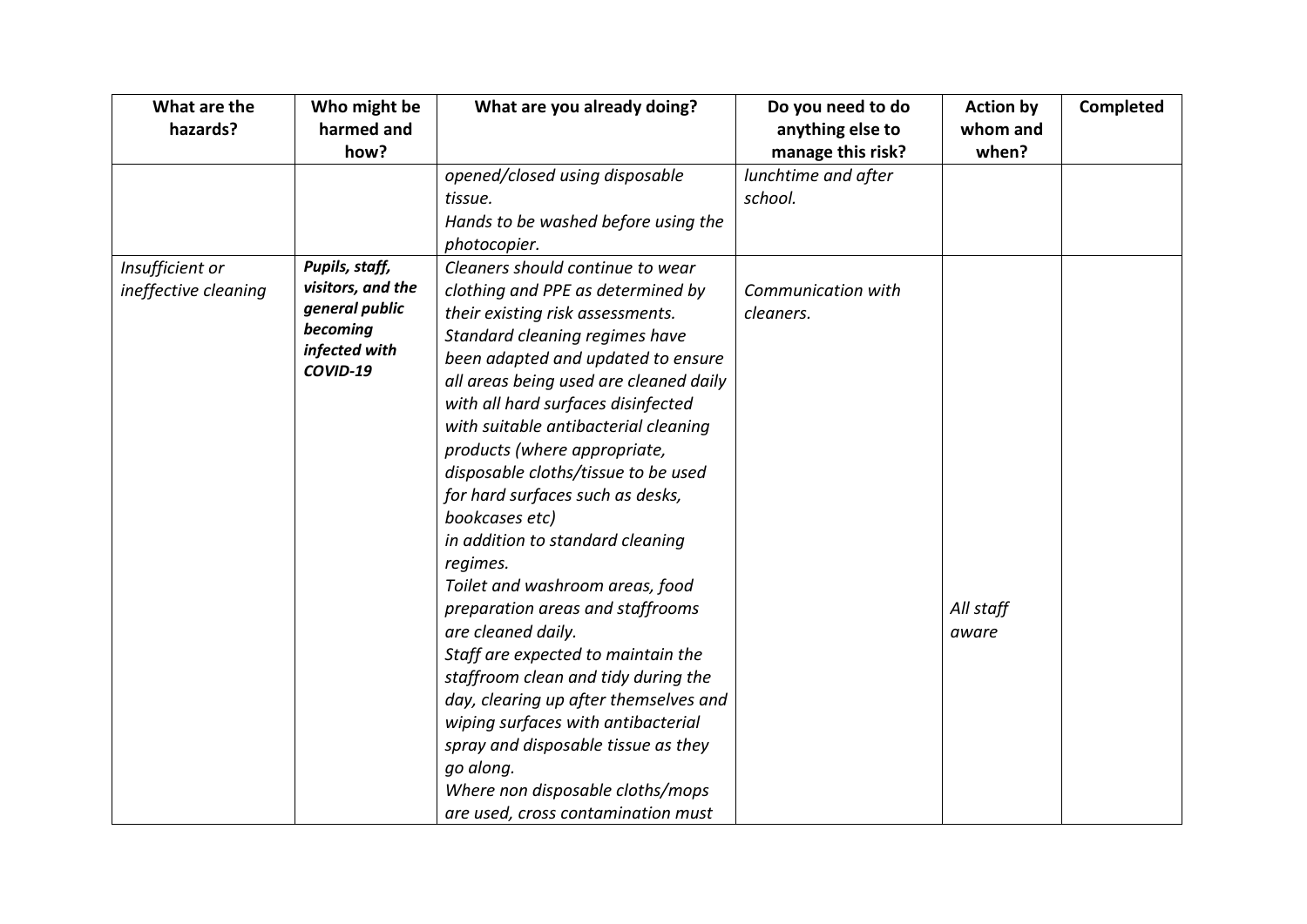| What are the       | Who might be              | What are you already doing?             | Do you need to do          | <b>Action by</b> | Completed |
|--------------------|---------------------------|-----------------------------------------|----------------------------|------------------|-----------|
| hazards?           | harmed and                |                                         | anything else to           | whom and         |           |
|                    | how?                      |                                         | manage this risk?          | when?            |           |
|                    |                           | be carefully considered, and these      |                            |                  |           |
|                    |                           | must be disinfected daily after use.    |                            |                  |           |
|                    |                           | Additional cleaning of touch points is  |                            |                  |           |
|                    |                           | taking place daily (all door handles,   |                            |                  |           |
|                    |                           | light switches, and handrails).         |                            |                  |           |
|                    |                           | All internal bins will be emptied daily |                            |                  |           |
|                    |                           | to external bins.                       |                            |                  |           |
|                    |                           | In the event of a confirmed or          |                            |                  |           |
|                    |                           | suspected COVID-19 case in the          |                            |                  |           |
|                    |                           | school, government guidelines of        |                            |                  |           |
|                    |                           | additional cleaning will be followed.   |                            |                  |           |
| Ineffective        | Pupils, staff,            | Standard waste will continue to be      | 2 bags in every learning   |                  |           |
| management of      | visitors, and the         | managed in line with existing           | space.                     |                  |           |
| potentially        | general public            | arrangements.                           |                            |                  |           |
| contaminated waste | becoming                  | Any waste that is considered to be      |                            | All staff and    |           |
|                    | infected with<br>COVID-19 | potentially infected/contaminated       |                            | cleaners         |           |
|                    |                           | will be double bagged before placing    |                            | aware.           |           |
|                    |                           | immediately in the external bins; this  |                            |                  |           |
|                    |                           | will include any used PPE and any       |                            |                  |           |
|                    |                           | used tissues by persons who are         |                            |                  |           |
|                    |                           | unwell and awaiting collection.         |                            |                  |           |
| Ineffective        | <b>Pupils may be</b>      | School has robust safequarding          | DSL in school at all times | All staff        |           |
| safeguarding       | more vulnerable           | measures in place with a Designated     |                            | aware            |           |
| measures           | during times of           | Safeguarding Lead who is available.     |                            |                  |           |
|                    | uncertainty,              | All staff have had safeguarding         |                            |                  |           |
|                    | stress, or                | training.                               |                            |                  |           |
|                    | financial strain          | Staff have been reminded of the         |                            |                  |           |
|                    |                           | importance to look out and not          |                            |                  |           |
|                    |                           | changes to "normal" behaviours of       |                            |                  |           |